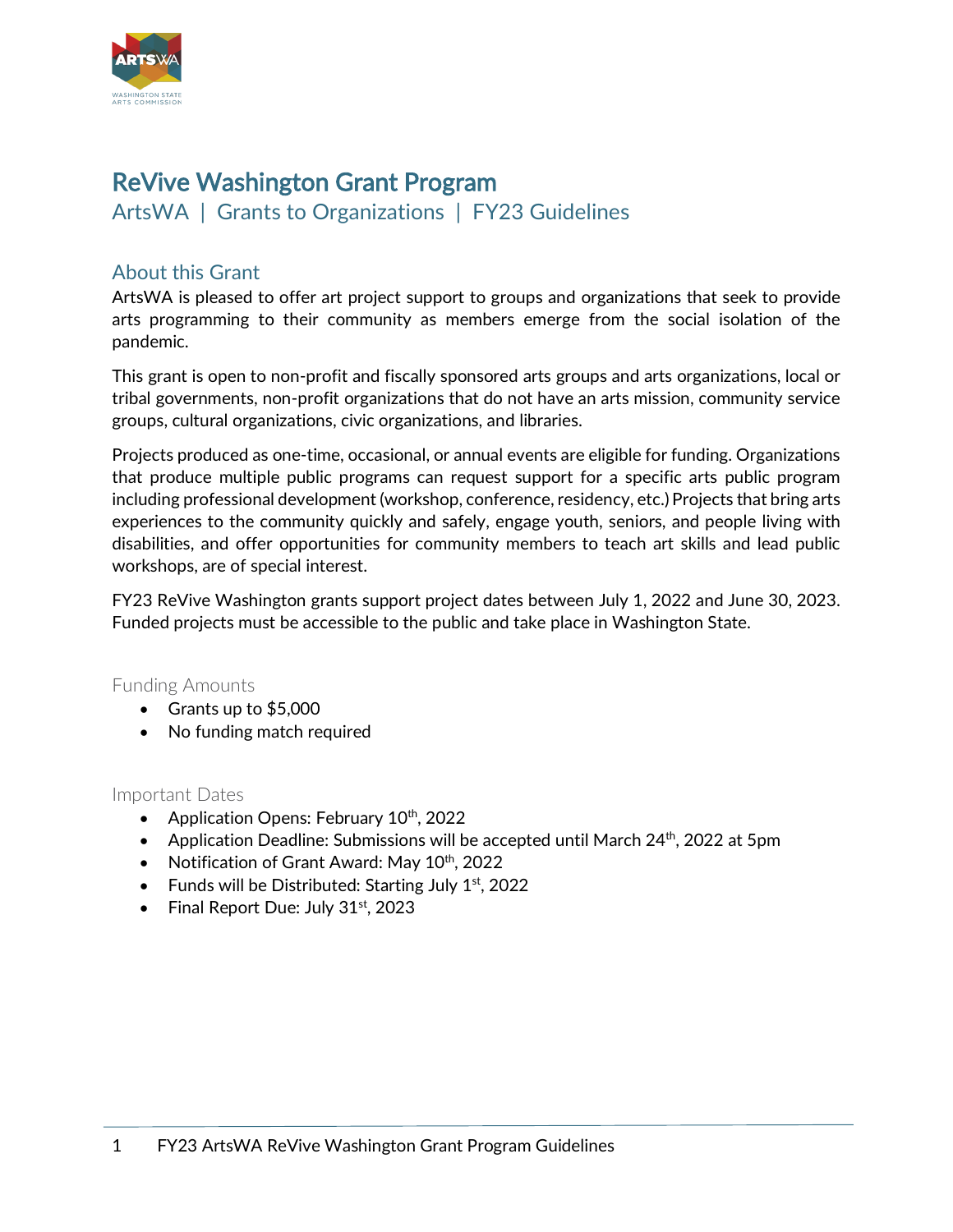

## **Eligibility**

Who Is Eligible to Apply?

- Applicants must be one of the following:
	- $\circ$  An organization with current state corporate nonprofit status and current federal tax-exempt determination under Section 501(c)(3) of the Internal Revenue Code.
	- $\circ$  A group that is fiscally sponsored by an organization with arts, culture, and/or heritage in their mission statement and has current state and federal nonprofit 501c3 status.
	- $\circ$  Local Arts Agency officially designated by a local government to deliver art services to the public on behalf of the local government.
	- o Tribal Government
- All eligible organizations must have produced, as the applicant organization, a minimum of two similar and/or relevant past arts events
- All eligible organizations must have at least three or more members with essential job duties, titles, and a group name.
- Arts organizations, fiscally sponsored groups, non-profit organizations that do not have an arts mission, community service groups, cultural organizations, civic organizations, local and tribal governments, and libraries are all invited to apply.

Who Is **Not** Eligible to Apply?

- Individuals
- For-profit organizations
- Political or advocacy organizations
- Organizations based outside of Washington may apply to support programming in WA **State**

## How does ArtsWA Select Recipients?

Screening for Eligibility

• ArtsWA Staff screen applications to ensure eligibility requirements are met.

Evaluation and Application Scoring Panel

• A panel of arts professionals, ArtsWA commissioners, and staff review applications alongside other applications in the same category.

Panel Recommendations and Board Approval

- The panel scores applications online and in person (if possible, during the pandemic) and makes funding recommendations.
- Recommendations go to the ArtsWA Board of Commissioners for approval.

### Notification of Award

• Once approved by the board, notifications will be sent to applicants.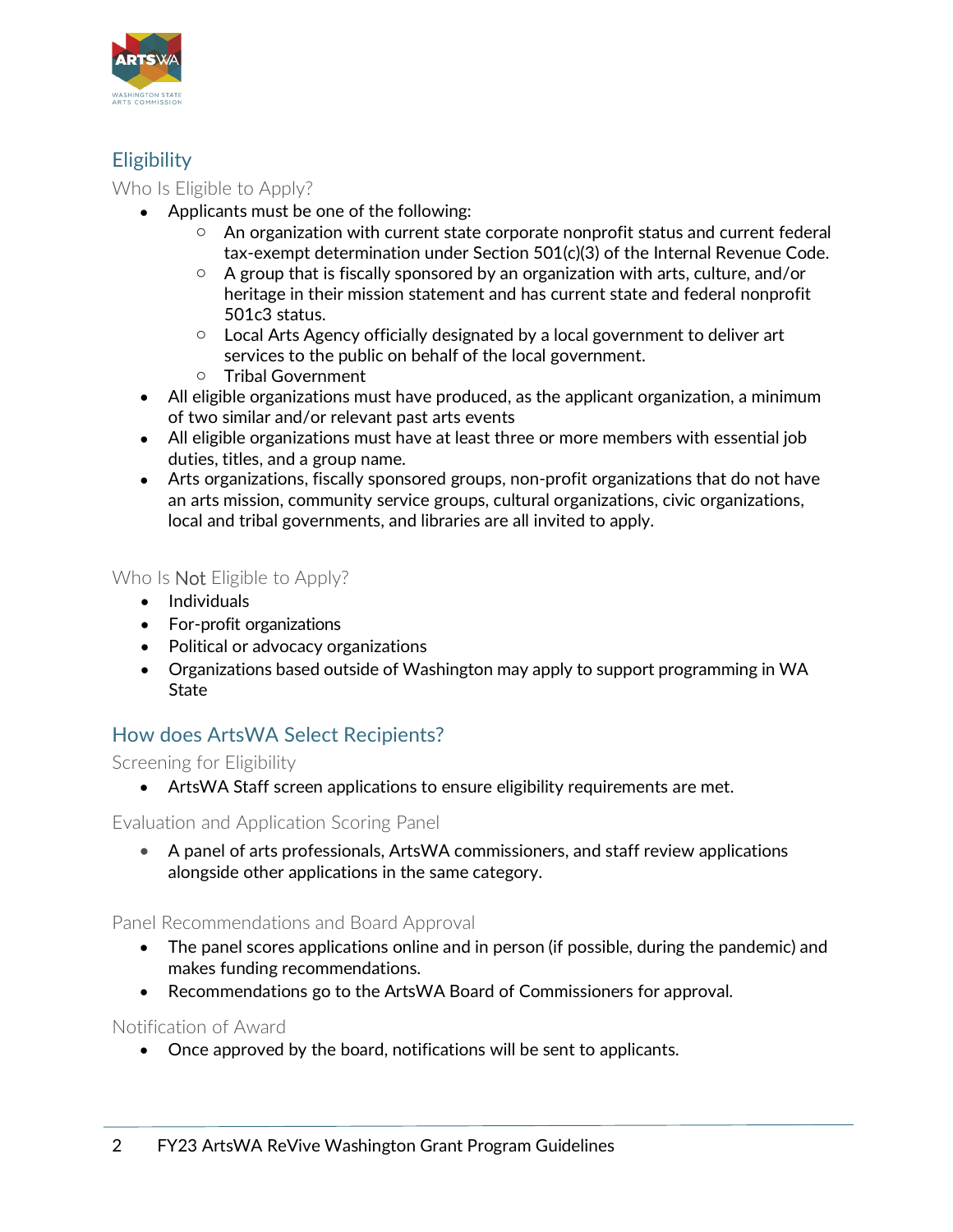

## What are the Criteria Used to Score Applications?

Review Criteria are standards used to score applications. Strong applications will demonstrate strengths in:

#### Value (40 points)

Provides opportunity for community to participate in the arts; provides arts experiences and creative activities that are safe and offer relief from social isolation during the pandemic.

### Public Benefit (30 points)

Project offers significant public access through strategic and meaningful outreach and project delivery including outreach to underserved\* populations, accessibility for people with disabilities, and to populations representative of cultures experiencing significant social inequities especially during the pandemic.

\*"Underserved" means populations whose opportunities to experience the arts are limited by geography, historical exclusion, and marginalization due to race, ethnicity, sexual orientation, gender identity, economics, disability, or other social or institutionally imposed barriers.

### Management (30 points)

Project proposal describes capacity to deliver project effectively; reflects relevant expertise (contracted or internal); includes a budget appropriate to project; includes minimum of two past similar and/or relevant events produced by applicant organization; will deliver one or more accessible public event(s) in Washington State.

### What is Required to Apply?

- To apply, you will need your or your fiscal sponsor's:
	- o Unique Entity Identifier (UEI) number
		- If you are already registered with SAM.gov, [click here to view your UEI number.](https://www.fsd.gov/gsafsd_sp?id=kb_article_view&sysparm_article=KB0041254&sys_kb_id=a05adbae1b59f8982fe5ed7ae54bcbba&spa=1)
		- **If you are not registered with SAM.gov** click here to register and receive your UEI number.
	- o Statewide Vendor (SWV) number
		- [Click here to apply for an SWV number](https://ofm.wa.gov/it-systems/accounting-systems/statewide-vendorpayee-services/statewide-vendor-number-lookup?name=mid-columbia+mastersingers&addrLineOne=&city=&state=&zip=) if you do not already have one.
	- o IRS Determination Letter
		- Does not apply to Local or Tribal Governments
- Your organization's last completed-year, board-approved, operating budget
	- o If you are applying with a fiscal sponsor, you will also need your fiscal sponsor's last completed-year, board approved, operating budget showing annual cash income.
- Your project's budget